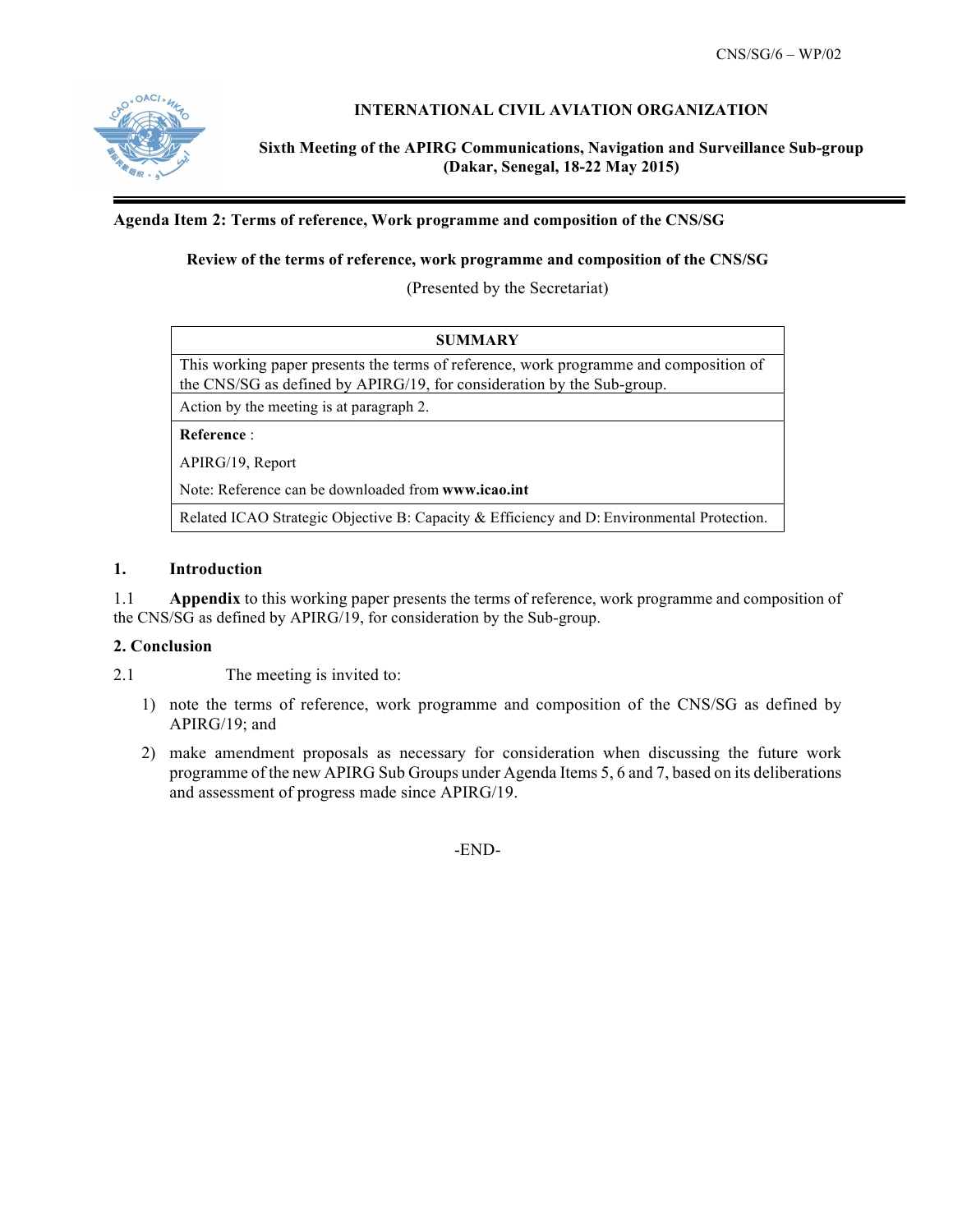#### **Appendix**

#### **TERMS OF REFERENCE, FUTURE WORK PROGRAMME AND COMPOSITION OF THE COMMUNICATIONS, NAVIGATION AND SURVEILLANCE SUB-GROUP (CNS/SG)**

### **1. TERMS OF REFERENCE**

- a) Ensure the Continuous and coherent development of the AFI Regional Air Navigation Plan in the fields of aeronautical communications, navigation and surveillance (CNS), including the development of CNS elements of the AFI CNS/ATM Implementation Plan in the light of new developments, in harmony with the ICAO Global Air Navigation Plan (Doc 9750) and the plans for adjacent regions;
- b) Identify, review and monitor deficiencies that impede or affect the provision of efficient aeronautical telecommunications and recommend appropriate corrective action;
- c) Prepare, as necessary, CNS/ATM cost/benefit analyses for the implementation options of C, N and S elements; and
- d) Study, as necessary, institutional arrangements for the implementation of C, N and S systems in the AFI Region.

| <b>Item</b>                                                   | <b>Task description</b>                                                                                                                                                                | <b>Priority</b> | <b>Target date</b> |  |
|---------------------------------------------------------------|----------------------------------------------------------------------------------------------------------------------------------------------------------------------------------------|-----------------|--------------------|--|
| <b>Communications</b>                                         |                                                                                                                                                                                        |                 |                    |  |
| 1.                                                            | Follow up and monitor the implementation of VHF coverage<br>in the AFI region in accordance with AFI/7 Rec. 5/12.                                                                      | $\mathsf{A}$    | APIRG/20           |  |
| 2.                                                            | Update the AFI AFTN routing directory                                                                                                                                                  | A               | APIRG/20           |  |
| 3 <sub>1</sub>                                                | In coordination with the ATM/AIM/SAR Sub-group,<br>participate in the development of a communication<br>infrastructure to support an AFI Central AIS Database (AFI<br>CAD)             | A               | Continuous         |  |
| $\overline{4}$ .                                              | Monitor the development, and coordinate the implementation<br>of guidance material for service level agreements between air<br>navigations service providers and ATN service providers | $\mathsf{A}$    | APIRG/20           |  |
| 5.                                                            | Review and update, if needed, the ICAO Register of AMHS<br>managing domains and addressing information pertaining to<br>AFI.                                                           | $\mathbf{A}$    | Continuous         |  |
| <b>Navigation</b>                                             |                                                                                                                                                                                        |                 |                    |  |
| 6.                                                            | Analyse and review the Report of the AFI GNSS<br><b>Implementation Task Force.</b>                                                                                                     | $\mathbf{A}$    | Continuous         |  |
| 7.                                                            | Follow up and monitor the implementation of Phase 1 of the<br>AFI GNSS Strategy.                                                                                                       | $\mathsf{A}$    | Continuous         |  |
| <b>Surveillance</b>                                           |                                                                                                                                                                                        |                 |                    |  |
| 8.                                                            | Analyse and review CNS aspects of the report of the<br>Aeronautical Surveillance Implementation Task Force.                                                                            | $\mathbf{A}$    | APIRG/20           |  |
| Communications, Navigation and Surveillance – General matters |                                                                                                                                                                                        |                 |                    |  |

## **2. WORK PROGRAMME**